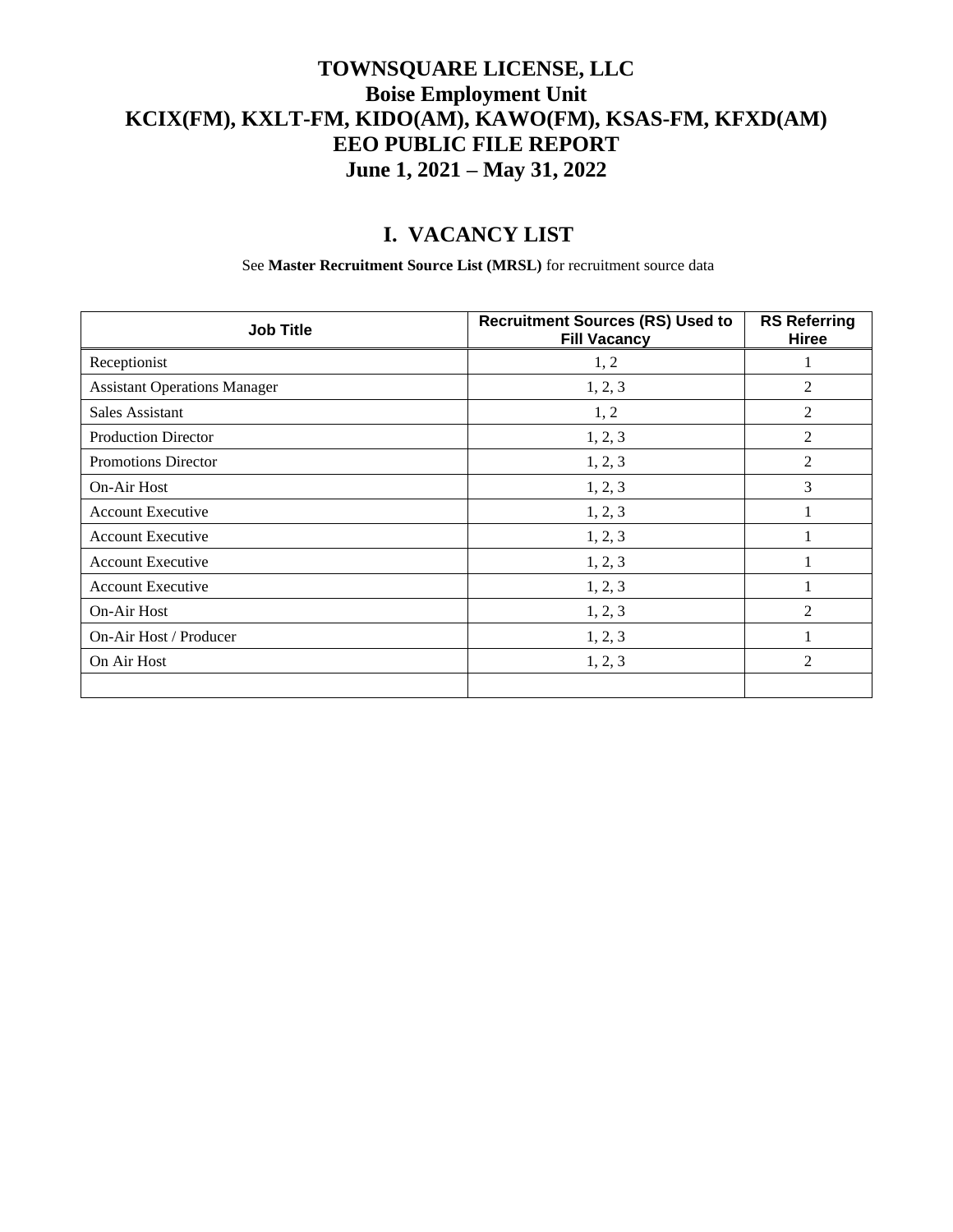#### **TOWNSQUARE LICENSE, LLC Boise Employment Unit KCIX(FM), KXLT-FM, KIDO(AM), KAWO(FM), KSAS-FM, KFXD(AM) EEO PUBLIC FILE REPORT June 1, 2021 – May 31, 2022**

# **II. MASTER RECRUITMENT SOURCE LIST (MRSL)**

| <b>RS</b><br><b>Number</b> | <b>RS</b> Information                                    | <b>Source Entitled</b><br>to Vacancy<br><b>Notification?</b><br>(Yes/No) | No. of<br><b>Interviewees</b><br><b>Referred by RS</b><br>over<br>12-month period |
|----------------------------|----------------------------------------------------------|--------------------------------------------------------------------------|-----------------------------------------------------------------------------------|
|                            | Indeed (via Greenhouse)                                  | No                                                                       | 24                                                                                |
| 2                          | Townsquare Media Corporate job board (via<br>Greenhouse) | N <sub>0</sub>                                                           | 16                                                                                |
| 3                          | LinkedIn (Ad Posting) (via Greenhouse)                   | N <sub>o</sub>                                                           | 13                                                                                |
| 4                          |                                                          |                                                                          |                                                                                   |
| 5                          |                                                          |                                                                          |                                                                                   |
| 6                          |                                                          |                                                                          |                                                                                   |
| $\tau$                     |                                                          |                                                                          |                                                                                   |
| 8                          |                                                          |                                                                          |                                                                                   |
| 9                          |                                                          |                                                                          |                                                                                   |
| 10                         |                                                          |                                                                          |                                                                                   |
| 11                         |                                                          |                                                                          |                                                                                   |
|                            | TOTAL INTERVIEWEES OVER 12-MONTH PERIOD<br>53            |                                                                          |                                                                                   |